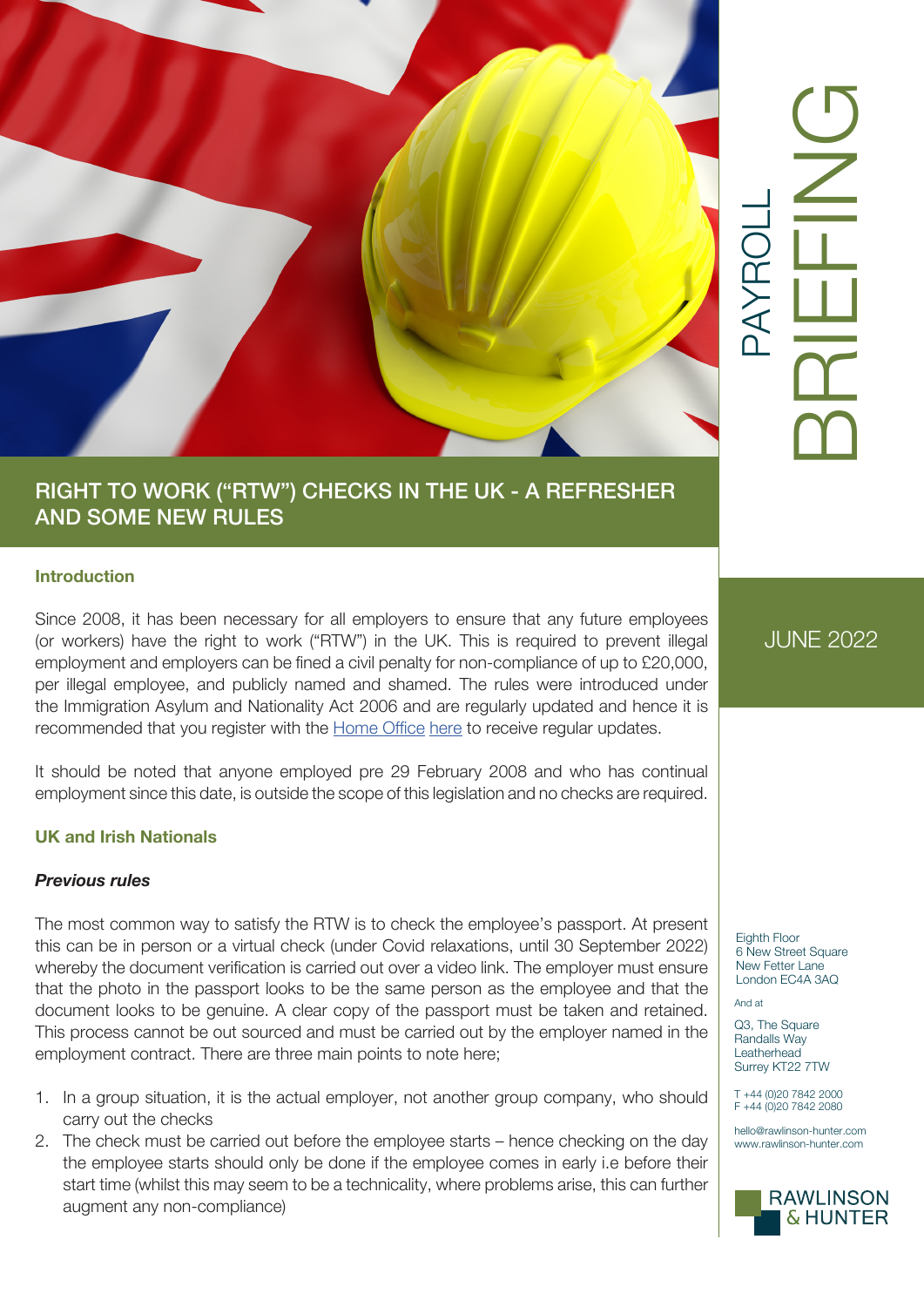3. The copy documentation must be kept for two years after the employment ends.

If the potential employee does not have a passport or a birth (or adoption) certificate, a certificate of registration or naturalisation as a British citizen can be provided, together with a letter from a Government Agency (e.g HMRC) showing the person's name and National Insurance number. Assuming the documents appear genuine and the details correspond with the information known of the employee, this is sufficient. Again copies must be taken and retained for the same period as mentioned above.

# *Rules with effect from 6 April 2022*

The same in person or virtual (until 30 September 2022) checks, as described above, will remain valid. Alternatively, and with effect from 6 April 2022, an Identity Service Provider (IDSP) can be appointed, who it is recommended is certified, and this IDSP can undertake part of the verification process, albeit the ultimate responsibility will still rest with the employer. This will enable the employer to continue with an alternative virtual check beyond 30 September 2022 and may be useful where remote working is in place. It is anticipated that the cost of this out sourced verification will be in the region of £70 per employee. To undertake this process, the employee must have a valid passport and agree to upload their details to the IDSP, who will utilise validation tools to verify the document details and run other verification checks. A list of certified IDSPs can be found [here](https://www.gov.uk/government/publications/digital-identity-certification-for-right-to-work-right-to-rent-and-criminal-record-checks/digital-identity-certification-for-right-to-work-right-to-rent-and-criminal-record-checks#list-of-certified-idsps) although this certification is presently in its infancy.

If an IDSP is to be used, employers should review their documentation and processes, ensuring offer letters and employment contracts make reference to such third party checks being carried out where relevant, and considering GDPR related matters too.

### **Non UK and Non Irish Nationals**

Where an individual has a Biometric Residence Card, Frontier Worker Permit or Biometric Residence Permit, employers must use the Home Office's online Right To Work portal from 6 April 2022 found [here.](https://www.gov.uk/view-right-to-work)

There was no obligation previously to carry out such checks online and employers could obtain the relevant original document, such as a Biometric Residence Card, and make the necessary checks in front of the employee.

To use the right to work portal, the individual must log on and provide their employer with a share code, beginning with W, and their date of birth. The employer then logs on using these two pieces of data and carries out their checks of the individual, including a video call or in person to ensure that the individual and their photo match. The portal will provide details of the individual's right to work, the authorised roles and specify any restrictions. In addition, the employer should note the date that the RTW expires and ensure they have systems in place to follow up the RTW before it expires. Finally, the employer should retain a copy of the individual's profile page on file for the duration of the employment, plus two years.

#### *EU Settlement Scheme*

With effect from 1 July 2021, EEA and Swiss nationals must provide evidence of their RTW in the UK. If the individual has either settled or pre-settled status under the EU Settlement Scheme, employers must use the online Home Office portal to verify their status. Where the individual has pre-settled status, the employer should note when this expires and carry out a follow up check before the RTW expires. There may be occasions where the application is still pending and if this is the case, legal advice should be sought.